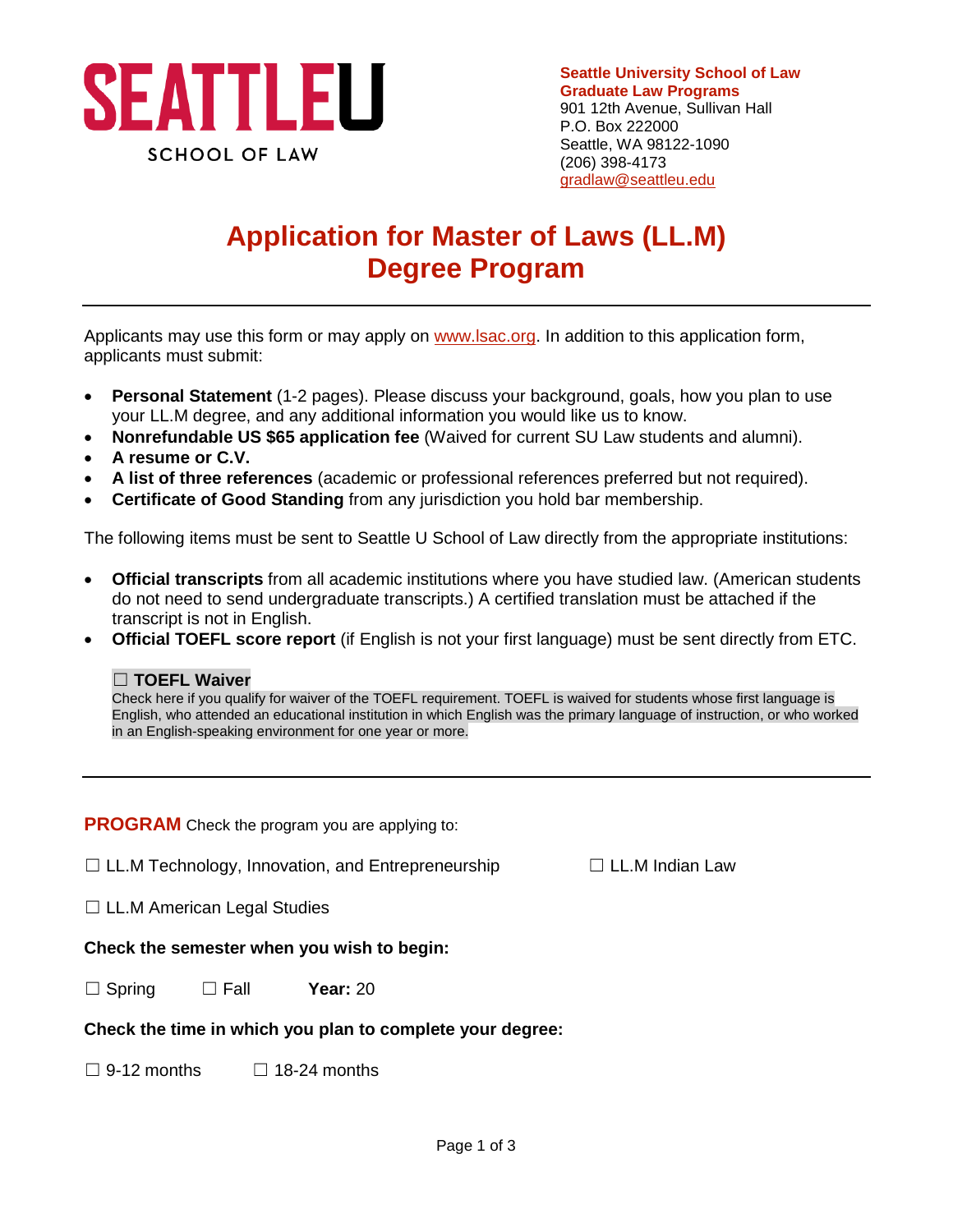# **PERSONAL INFORMATION**

|                                                                            | (First)<br><u> 1989 - Johann Stoff, fransk politik (d. 1989)</u>                                                                                                                                                                   |
|----------------------------------------------------------------------------|------------------------------------------------------------------------------------------------------------------------------------------------------------------------------------------------------------------------------------|
| $\Box$ Male $\Box$ Female Other<br><b>Gender</b>                           | Date of Birth _________________                                                                                                                                                                                                    |
| <b>Address</b>                                                             |                                                                                                                                                                                                                                    |
| City<br><u> 1980 - Johann Barbara, martxa amerikan personal (h. 1980).</u> |                                                                                                                                                                                                                                    |
| <b>Preferred Phone</b>                                                     | <b>Maria Contract Social Security Number Maritimes And American Contract Oriental Contract Oriental Contract Oriental Contract Oriental Contract Oriental Contract Oriental Contract Oriental Contract Oriental Contract Orien</b> |
| <b>E-mail Address</b>                                                      |                                                                                                                                                                                                                                    |
| <b>CITIZENSHIP/ RESIDENCY STATUS</b>                                       | $\Box$ Yes, I'm a U.S. Citizen                                                                                                                                                                                                     |
| If not a US citizen, please complete the following: <sup>1</sup>           |                                                                                                                                                                                                                                    |
| <b>Country of Citizenship</b>                                              | <u> 1980 - Johann Stein, fransk politik (f. 1980)</u>                                                                                                                                                                              |
|                                                                            | What is your Visa status? (check one) $\Box$ U.S. Permanent Resident $\Box$ F1<br>$\Box$ J1                                                                                                                                        |
| <b>Other Status</b> (please specify)                                       | <u> 1989 - Andrea Stadt Britain, fransk politik (d. 1989)</u>                                                                                                                                                                      |
| <b>Country and City of Birth</b>                                           | <u> 1989 - Johann Stoff, deutscher Stoffen und der Stoffen und der Stoffen und der Stoffen und der Stoffen und der</u>                                                                                                             |
|                                                                            | <u> a shekara ta 1999 a shekara t</u>                                                                                                                                                                                              |
| Full Name (as it appears in your passport)                                 | <u> 1989 - Johann Barbara, martxa eta batarra (h. 1982).</u>                                                                                                                                                                       |
| Passport Number ______________________________                             | <b>Expiration Date</b><br><u> 1989 - Andrea Station Barbara (h. 1989)</u>                                                                                                                                                          |
| <b>LEGAL EDUCATION</b>                                                     |                                                                                                                                                                                                                                    |
| <b>Name of Institution</b>                                                 | Location<br><u> 1980 - Jan Barat, martin a</u>                                                                                                                                                                                     |
| <b>Degree</b>                                                              | <b>Dates of Attendance</b><br><u> 1989 - Johann Barn, fransk politik (d. 1989)</u><br><u> 1990 - Jan Jawa Barat, president politik (</u>                                                                                           |
| <b>Academic Awards, Honors, Scholarships</b>                               |                                                                                                                                                                                                                                    |
| <b>PROFESSIONAL EXPERIENCE</b>                                             |                                                                                                                                                                                                                                    |
|                                                                            | Do you plan to pursue your degree while maintaining employment in a professional position? $\;\;\Box\;$ Yes $\;\;\Box\;$ No                                                                                                        |
| If yes, please answer the following:                                       |                                                                                                                                                                                                                                    |
| <b>Employer</b>                                                            |                                                                                                                                                                                                                                    |
| <b>Type of Position/Work</b><br>No. of anticipated work hours a<br>week    | $\Box$ 35+ Hours<br>$\Box$ Less than 35 Hours                                                                                                                                                                                      |

<sup>1</sup> If you plan to practice law in the US, please consult the bar admission rules for the jurisdiction in which you wish to practice.